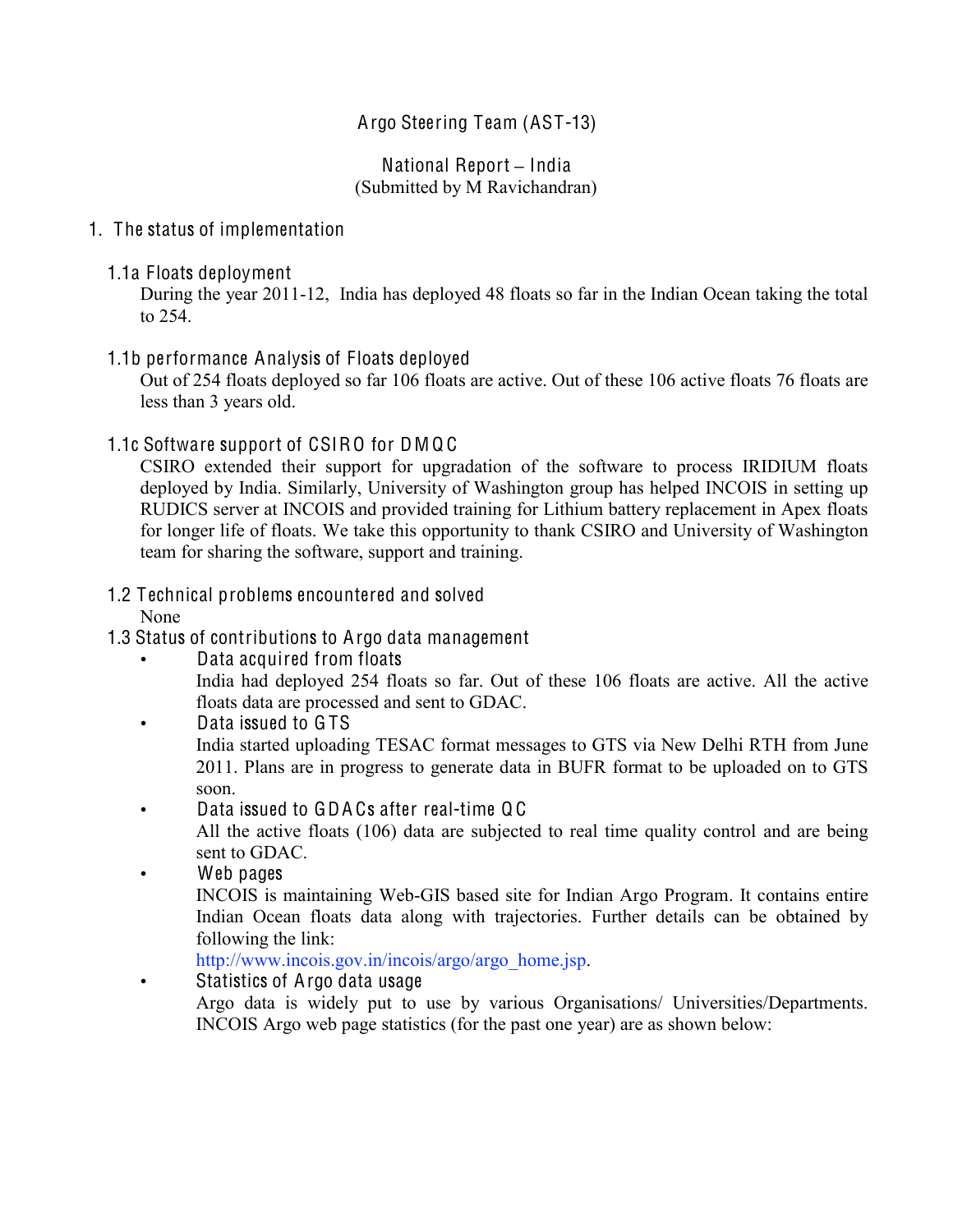| Page               | Views    | Visitor |
|--------------------|----------|---------|
| Argo Web-GIS       | 910      | 427     |
| Data downloads     | 823      | 1203    |
| Live Access Server | 1,81,107 | 91,074  |
| Argo products      | 1271     | 608     |

# 1.4 Status of Delayed Mode Quality Control process

With the support from CSIRO, DMQC s/w developed at CSIRO is installed at INCOIS and majority of the problems are resolved.

- Using this s/w reprocessing of all the eligible floats data is done. Around 154 floats were passed through the DMQC s/w and the following problems are tackled
	- o Pressure Sensor offsets.
	- o Salinity drift.
	- o Salinity Hooks.
	- o TBTO problems.
	- o TNPD problems. etc
- Around 75 % of FLOATS are DMQCied for INCOIS DAC.
	- o Lack of CTD profiles in some of the region in North Indian Ocean is still a critical problem, when decision is to be taken for the complicated cases.

# 1.5 T rajectory files status:

A total of 254 trajectory netcdf files were processed and uploaded to the GDAC. The process of generation of trajectory netcdf files undergoes quality checks like position, time, cycle number, etc., and corresponding quality status is assigned to each parameter.

2. Present level of and future prospects for national funding for Argo including a summary of the level of human resources devoted to Argo.

Indian Argo Project is a 5 year Program from April 2007 to March 2012 fully funded by Ministry of Earth Sciences, (MoES), Govt. of India. Funding is secured upto 2012 for deployment of 200 Argo floats (40 floats per year), Data management activities, Data analysis, etc. Similar amount of funding has been secured for the next five year plan (2012-2017).

3 Permanent and 2 temporary scientific/technical personal are working under Indian Argo project, which include personal for deployment of Argo floats, Data system, Analysis of Data, etc. Efforts are underway to get more manpower during next five year plan (April, 2012-March, 2017)

3. Summary of deployment plans (level of commitment, areas of float deployment) and other commitments to A rgo (data management) for the upcoming year and beyond where possible. India committed to deploy floats in the Indian Ocean wherever gap exists. India has committed 40 floats per year for the next five year. . After ascertaining the gap region and cruise plan of MoES research vessels, these floats will be deployed. The existing data management resources will continue for the next 5 year term.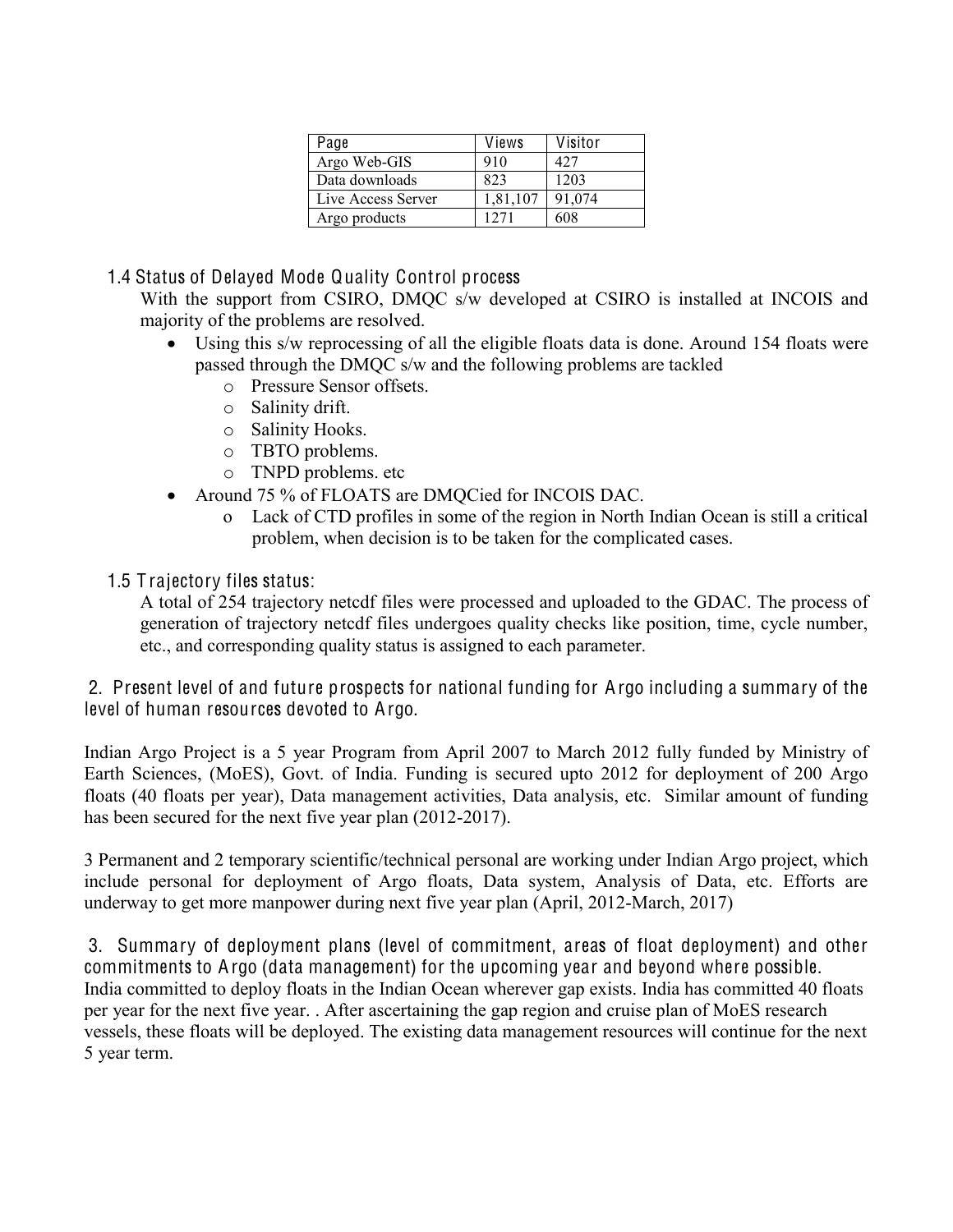4. Summary of national research and operational uses of Argo data as well as contributions to Argo Regional Centers.

Operational: All Argo data are being routinely assimilated in Ocean Model for providing Global ocean analysis. This analysis is being used by Met department for initialization of coupled ocean-atmosphere for seasonal forecast of Monsoon. From the year 2011, India could provide seasonal forecast of monsoon using dynamical model wherein Ocean analysis (with assimilation of Argo) is an important contribution. The analysis products are being made available at INCOIS live access server (las.incois.gov.in)

Research: Argo data are being widely used for many applications to understand the Indian Ocean dynamics, cyclone and monsoon system in relation to heat content, thermosteric component of sea level and validation of OGCM.

INCOIS is hosting Indian Ocean ARC, wherein all floats data from the Indian Ocean region are archived and distributed apart from many products

5. Issues that your country wishes to be considered and resolved by the Argo Steering Team regarding the international operation of Argo. These might include tasks performed by the AIC, the coordination of activities at an international level and the performance of the Argo data system. If you have specific comments, please include them in your national report.

Nil

6. As part of an action item from AST-9 aimed to improve C TD cruise data being added to the reference database by Argo PIs, it is requested that you include the number and location of C TD cruise data uploaded by PIs within your country to the C C HDO website in the past year. These cruises could be used for Argo calibration purposes only or could be cruises that are open to the public as well.

CTD data collected by INCOIS during the last two years will be sent to CCHDO soon.

7. Argo bibliography

- Nagamani, P. V., M. M. Ali, G. J. Goni, D. N. Pedro, J. C. Pezzullo, T. V. S. Udaya Bhaskar, V. V. Gopalakrishna, and N. Kurian, (2012), Validation of satellite-derived tropical cyclone heat potential with in situ observations in the North Indian Ocean. *Remote Sensing Letters*, 3, 615-620, <http://dx.doi.org/10.1080/01431161.2011.640959>
- Thadathil, P., C. C. Bajish, S. Behera, and V. V. Gopalakrishna,( 2012), Drift in Salinity Data from Argo Profiling Floats in the Sea of Japan, *Journal of Atmospheric and Oceanic Technology*, 29, 129-138, <http://dx.doi.org/10.1175/JTECH-D-11-00018.1>
- Vissa, N. K., A. N. V. Satyanarayana, and B. Prasad Kumar, (2012), Response of Upper Ocean during passage of MALA cyclone utilizing ARGO data. International Journal <sup>o</sup>f Applied Earth Observation